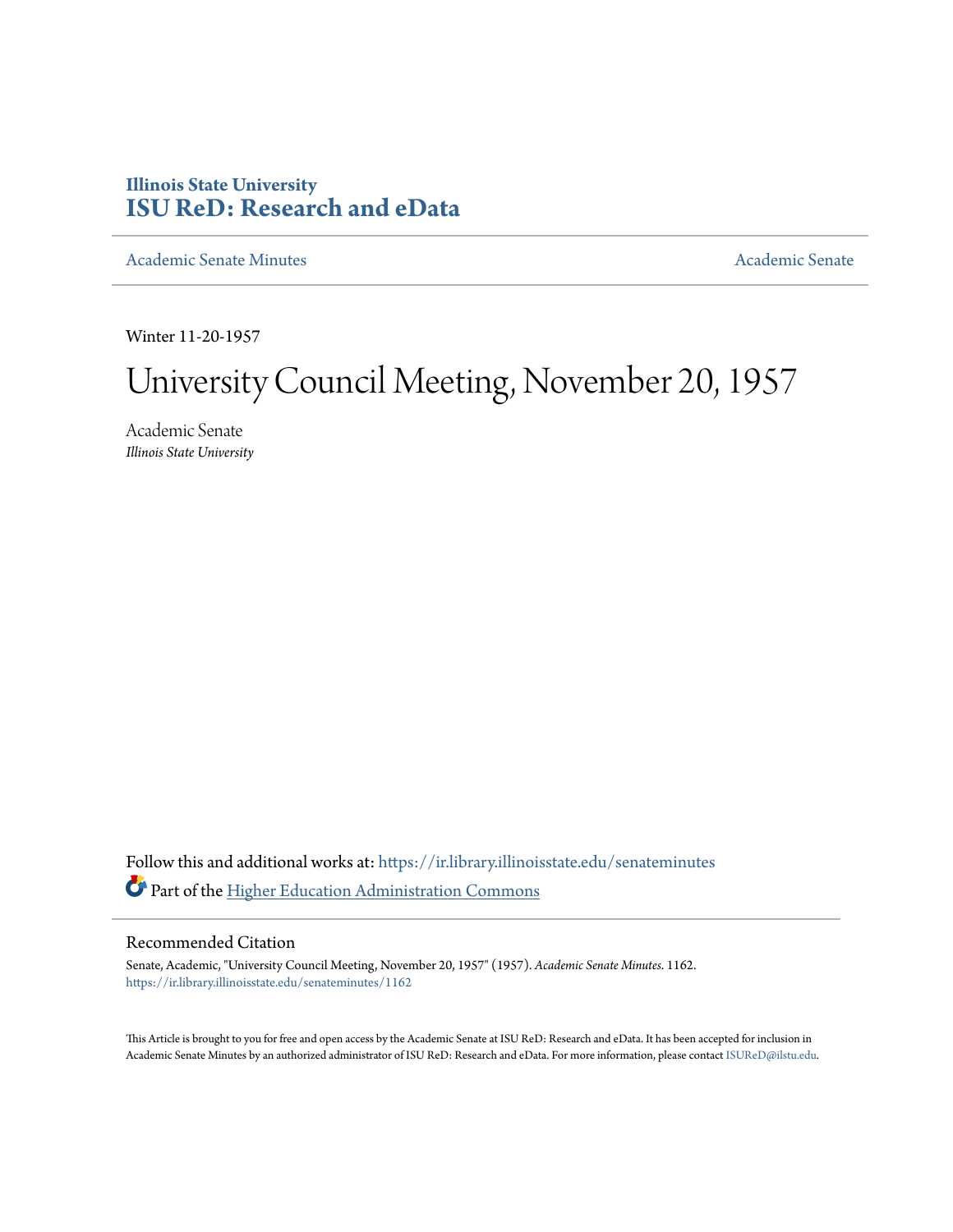Regular Meeting of the University Council (Not approved by the Council)

November 20, 1957

The regular meeting of the University Council was called to order at 7:15 by the Chairman, Mr. Sorensen.

Members present Robert Bone Chris De Young Marjorie Ellis Bernice Frey Victor Gimmestad Arthur Larsen Harry Lovelass Willard McCarthy Elizabeth Russell Clarence Sorensen Ruth Stroud Bjarne Ullsvik Arthur Watterson Leo Yedor Ruth Zimmerman

Non-Members present Frances Alexander Robert Brome Helen Chiles Regina Connell DeVerne Dalluge Alice Eikenberry Grace Hiler Verna Hoyman Milford Jochums Cecilia Lauby Eldon Lichty Christine P1Simer Howard Rye Eunice Speer Sadie Udstuen Dale Vetter Esther Vinson Lela Winegarner

The minutes of the previous regular meeting (October 16) were approved after a correction. Paragraph three, sentence six, was changed to read that Mr. Ullsvik and Mr. Ensign have been appointed by President Bone to take care of the problems related to retirement.

The first item on the agenda was the election of an APT Committee member to replace Howard Hancock whose term has expired. The Executive Committee presented these nominees: Bernice Frey, c. M. Hammerlund, and Margaret Westhoff. Mr. Gimmestad was nominated from the floor and was elected.

The nominating committee (Miss Ellis, Mr. Lovelass, and Mr. De Young) nominated Miss Webb and Miss Wise for a vacancy on the Student Union Board. Miss Wise was elected.

Mr. Larsen presented the University Calendar for the year 1959-1960 and moved its adoption. The motion was seconded by Mr. Yedor and was passed.

Mr. Gimmestad made a preliminary report concerning practices within the various departments for summer school employment and rotation. In the discussion which followedit was suggested that certain principles should be applied to summer school employment in order to have the best program for the students. It was also suggested that we should be working toward eleven months employment for staff members rather than rotation systems. It was the opinion of President Bone that such a plan may eventually be possible, though probably not in the immediate future.

The next item on the agenda was a discussion of the proposed Junior High School Organization. Miss Stroud, Chairman of a committee appointed by the Council in 1956 for the study of this problem, summarized the findings of this committee. Copies of the summary of the report were distributed. After some discussion, President Bone recommended that the committee of nine (long range planning) review this problem and clarify this issue at an early date.

No. 7